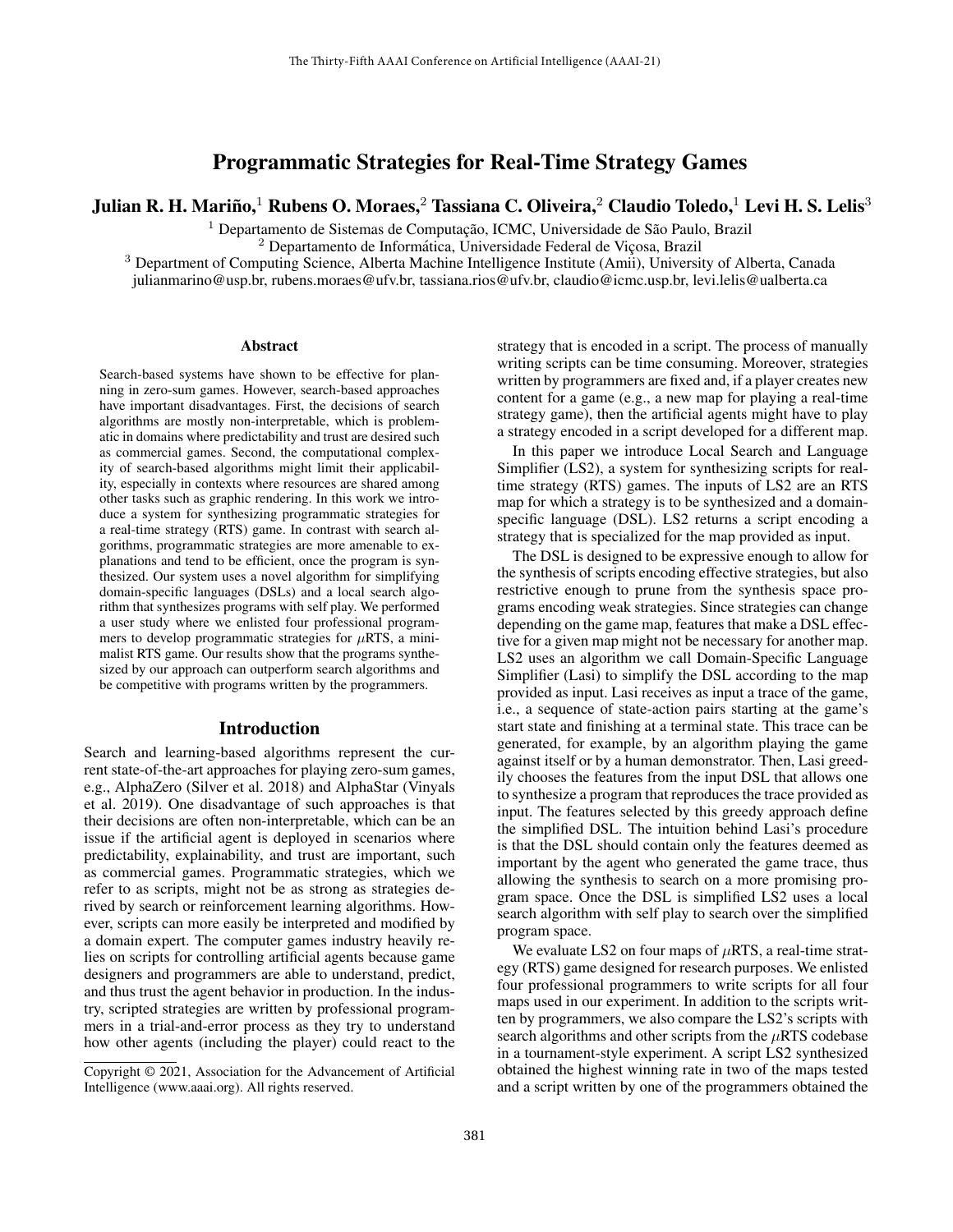highest winning rate in the other two maps. In addition to this quantitative analysis, we also performed a qualitative analysis of the interpretability of the LS2 scripts, showing that the scripts synthesized in our experiments can be interpretable. Our analysis also showed that LS2 was able to synthesize scripts encoding strategies similar to those created by the programmers, but with important optimizations that would be difficult for a human to discover by themself.

#### Related Work

Our work is related to the fields of program synthesis, programmatic reinforcement learning, automatic generation of scripts, and planning in real-time zero-sum domains. We review relevant works in each of these areas in this section.

In program synthesis one has to synthesize a program that satisfies a given specification (Gulwani, Polozov, and Singh 2017). Approaches for program synthesis include brute-force search (Alur et al. 2013), constraint satisfaction (Jha et al. 2010), genetic programming (Koza 1992), machine learning (Balog et al. 2017), and hybrid systems that combine search with a learned function (Liang, Jordan, and Klein 2010; Menon et al. 2013; Murali, Chaudhuri, and Jermaine 2017). All these works assume some form of supervision, which could be a logical formula that needs to be satisfied or a set of input-output training pairs. Our problem is not supervised, the synthesis algorithm has access to the model of the game and it has to synthesize a program encoding a strategy for playing the game.

In programmatic reinforcement learning (PRL) one represents policies as computer programs (Bastani, Pu, and Solar-Lezama 2018; Verma et al. 2018, 2019), which might be more easily interpreted and formally verified than policies encoded in black-box representations. Instead of learning policies as was done in PRL, in our work we learn strategies for playing games. Moreover, it is possible that the idea we introduce for simplifying DSLs might also be applicable to speed up the program synthesis process in PRL.

Dynamic Scripting (DS) is a reinforcement-learningbased technique for synthesizing scripts for zero-sum roleplaying games. DS allows for the generation of scripts by extracting rules from an expert-designed rule base according to a learned policy (Spronck, Sprinkhuizen-Kuyper, and Postma 2004). DS has been applied to RTS games, but the synthesized script is limited to a fixed number of consecutive if-then clauses. Our method is more expressive as it searches in the space of scripts defined by a DSL that allows for other program structures (e.g., for loops).

Program synthesis has been applied to zero-sum games in the context of synthesizing scripts to work as evaluation functions (Benbassat and Sipper 2011) and as pruning policies (Benbassat and Sipper 2012) for tree search algorithms. By contrast, in this paper we investigate the use of script synthesis for deriving complete strategies for zero-sum games.

Program synthesis has also been applied to other nonzero-sum games. Canaan et al. (2018) use an evolutionary approach for generating strategies to play a cooperative game. Similarly to DS, Canaan et al.'s method generates sequences of if-then rules to play the game.

De Freitas, de Souza, and Bernardino (2018) use a geneticprogramming approach for evolving controllers for a Mario AI simulator. Butler, Torlak, and Popović (2017) present a method for synthesizing strategies for the puzzle game nonograms. De Freitas, de Souza, and Bernardino, and Butler, Torlak, and Popovic's approaches are different than our ´ method because they deal with single-agent problems, while we deal with two-players zero-sum games.

## The Script Synthesis Problem

Let G be a zero-sum game, i and  $-i$  the pair of players for  $\mathcal{G}$ , S the set of states of the game,  $s_{init}$  the start state and  $A_i(s)$ the set of actions player  $i$  can perform at state  $s$ . A decision point for player i is a state  $s \in S$  where i can act. A strategy is a function  $\sigma_i : \mathcal{S} \to \mathcal{A}_i$  for player i, mapping a state s to an action  $a$ , for every decision point of player i in  $\mathcal G$ . A script is a strategy denoted as a function  $p(s)$  that returns a legal action  $a \in A_i$  for player i at state s. The value of the game rooted at state s is denoted by  $\mathcal{V}(s, p_i, p_{-i})$ , which indicates player i's utility if i and  $-i$  follow the strategies given by  $p_i$ and  $p_{-i}$ , respectively. Since  $\mathcal G$  is a zero-sum game, the utility of player  $-i$  is given by  $-\mathcal{V}(s, p_i, p_{-i})$ .

A Domain-Specific Language (DSL) is a declarative language that defines a space of programs in a particular domain (Van Deursen, Klint, and Visser 2000). Let  $\llbracket D \rrbracket$  be the set of scripts that can be synthesized with a DSL D. We are interested in synthesizing a script  $p_i \in \llbracket D \rrbracket$  for player i that maximizes the value of the game while player  $-i$  plays the game with a script  $p_{-i}$  from  $\|D\|$  that minimizes the value of the game. We formulate the script synthesis problem as,

$$
\max_{p_i \in [D]}\min_{p_{-i} \in [D]} \mathcal{V}(s_{init}, p_i, p_{-i}).
$$
\n(1)

The strategies encoded by scripts  $p_i$  and  $p_{-i}$  that solve the Equation 1 define a Nash equilibrium profile if one considers only strategies encoded by scripts in  $\llbracket D \rrbracket$  as valid strategies. Searching for a Nash profile can be computationally intractable, specially if  $D$  allows for the synthesis of a large set of scripts  $\llbracket D \rrbracket$ . LS2 uses a self play procedure with local search for approximating a solution to Equation 1.

## Domain-Specific Languages

We define a DSL to synthesize scripts for zero-sum games through a context-free grammar (CFG)  $G = (V, \Sigma, R, S)$ , where V is a finite set of non-terminals,  $\Sigma$  is a finite set of terminals,  $R$  is a finite set of relations corresponding to the grammar production rules, and  $S$  is the start symbol.

As an example, the grammar  $G_1$  below defines a DSL.

$$
S \to C | \text{ if } (B) \text{ then } C \text{ else } C | C \text{ if } (B) \text{ then } C
$$
  

$$
C \to c_1 | c_2 | c_3
$$
  

$$
B \to b_1 | b_2 | b_3
$$

Here,  $V = \{S, C, B\}, \Sigma = \{c_1, c_2, c_3, b_1, b_2, b_3, \text{ if, then,}\}$ else}, R is the set of relations, (e.g.,  $C \rightarrow c_1$  and  $B \rightarrow b_1$ ), and  $S$  is the start symbol.  $G_1$  allows scripts with a single command  $(c_1, c_2, \text{ or } c_3)$ , scripts with an if-then-else, or scripts with a single command followed by an if-then. We represent the scripts as derivation trees, where the root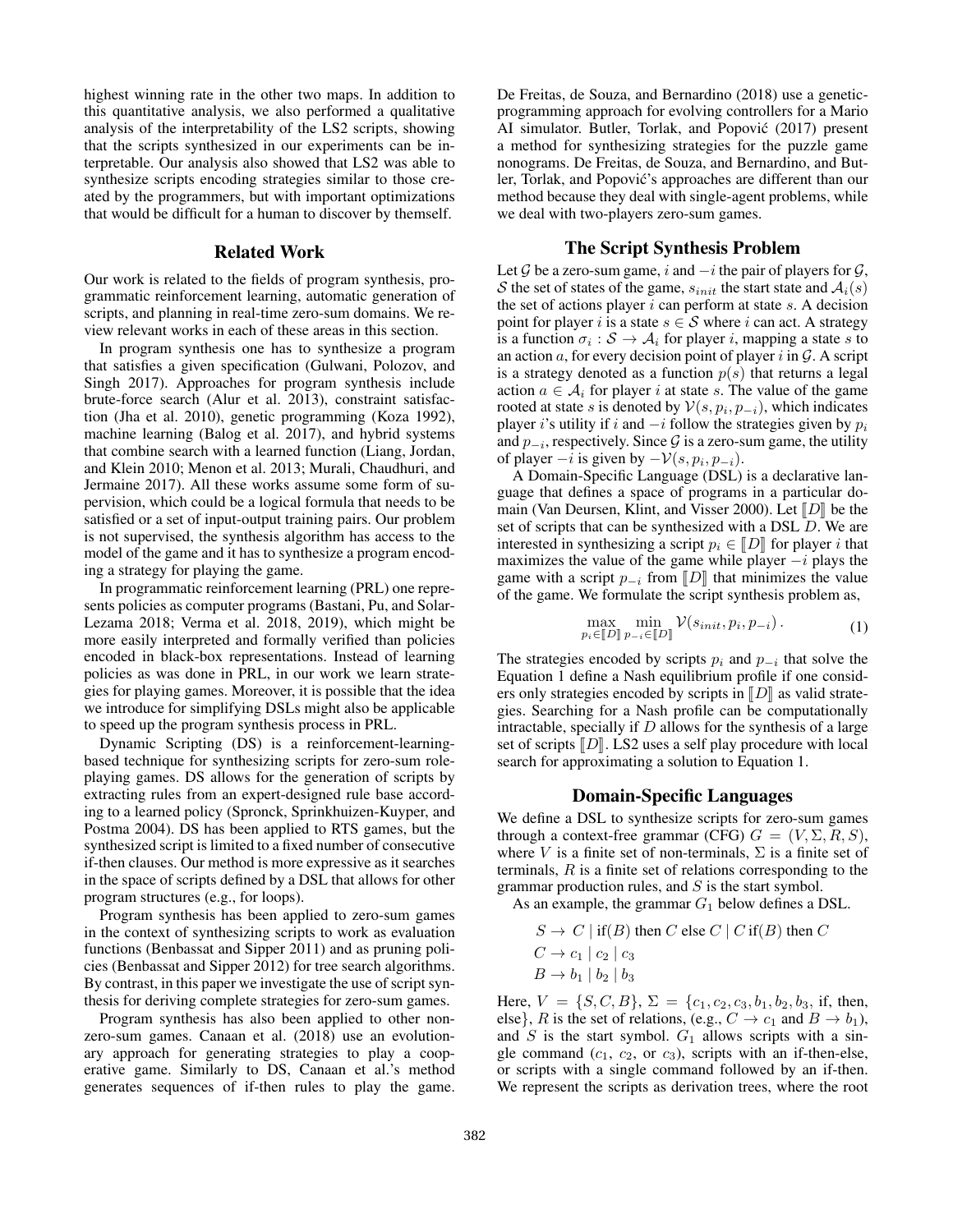

Figure 1: Derivation tree for "c1 if (b1) then c3".

node in the tree is the start symbol  $S$ , the internal nodes are non-terminals from V, and leaf nodes are terminals from  $\Sigma$ . Figure 1 shows an example of a derivation tree.

## Domain-Specific Language Simplifier

The size of the space of possible programs to solve the script synthesis problem can grow quickly with the size of the CFG defining the DSL (i.e., the number of relations and symbols). The search for effective strategies can become infeasible for large grammars. On the other hand, if the grammar is too constrained, then synthesized programs might not be expressive enough to encode strong game strategies. In this section we introduce Lasi, a method that simplifies DSLs while balancing the language size and expressiveness for a given task. LS2 uses Lasi before running a self play procedure with local search to approximate a solution to Equation 1.

Lasi receives a game  $\mathcal{G}$ , a grammar  $G = (V, \Sigma, R, S)$ defining a DSL, and a sequence of state-action pairs,  $T =$  $\{(s_{init}, a_1), (s_2, a_2), \cdots, (s_n, a_n)\}\$ , which we call a trace, from  $s_{init}$  to a terminal state  $s_{n+1} \in \mathcal{F}$ . The trace can be generated by an agent playing the game (e.g., tree search algorithm or human demonstrator). Lasi selects a subset of  $\Sigma$ to define a grammar  $G'$  that is more restrictive than  $G$ , but that still allows a program synthesized with a DSL defined by  $G'$  to reproduce the trace  $\overline{T}$  received as input. Intuitively, the system designer should provide an expressive grammar G as input and Lasi automatically produces a more restrictive grammar  $G'$ . We describe how Lasi defines grammar  $G'$ in the next section.

#### The DSL Simplification Problem

It is common in a program synthesis task that the system designer defines a set of high-level functions to be part of the DSL. We will call these functions domain-specific functions (DSFs). In our application domain, a DSF returns an action for a given state of the game. For example, if grammar  $G_1$ is used in a game played in a grid-world, then command  $c_1$ could encode the knowledge to allow the agent to walk out of a room through the exit door. That is, for any state of the game,  $c_1$  returns an action that takes the agent closer to leaving the room through the exit door. Similarly, terminal symbols representing Boolean expressions can be defined as domain-specific Boolean functions (DSBs). DSBs return a Boolean value for a given state of the game. For example, in  $G_1$  the terminal symbol  $b_1$  could be a DSB that returns true if the agent is waiting by the exit door and false otherwise. We formulate the DSL Simplification Problem as follows,

**Definition 1 (DSL Simplification Problem)** *Let*  $\llbracket G \rrbracket$  *be the set of programs that can be synthesized with grammar*  $G = (V, \Sigma, R, S)$  *and*  $T$  *be a trace with state-action pairs. In the DSL simplification problem one has to find a grammar*  $G' = (V, \Sigma', R', S)$  *with the smallest set*  $\Sigma'$ *, such that*  $\Sigma' \subseteq \Sigma$  and  $R' \subseteq R$ , for which there exists a script  $p \in [[G']]$ <br>such that  $p(s) = a$  for all  $(s - a) \in T$ *such that*  $p(s_m) = a_m$  *for all*  $(s_m, a_m) \in T$ .

In a DSL Simplification Problem we assume that all terminals removed from  $\Sigma$  (i.e.,  $\Sigma \setminus \Sigma'$ ) are either DSFs or DSBs. That is, the grammar can include non-DSFs and non-DSBs terminals, but they are not be considered for removal in the simplification task. We also assume that  $G$  is expressive enough so that there exists a script  $p \in \llbracket G \rrbracket$  with  $p(s_m) = a_m$  for all  $(s_m, a_m) \in T$ , otherwise the simplification task does not have a solution.

#### Simplification Problem as Set Cover

Subset  $R'$  of R can be trivially computed once subset  $\Sigma'$  of  $\Sigma$  is defined. This is because terminal symbols appear only on the righthand side of the relations and, for that, subset  $R'$ is the set R with the relations involving symbols  $\Sigma \setminus \Sigma'$  removed. Thus, the task of simplifying  $G$  into  $G'$  is equivalent to selecting a subset  $\Sigma'$  of  $\Sigma$ .

Removing DSFs We start with the selection of terminal symbols defined by DSFs. Each terminal symbol represented as a DSF in the grammar G provided as input to Lasi returns an action  $a \in \mathcal{A}(s)$  for any state s in the trace T. The problem of selecting DSFs can be seen as a set cover problem, where each DSF represents a subset of the actions in the trace  $T$  and one needs to find the smallest subset of DSFs that covers all actions in T.

While the set cover problem is NP-hard (Garey and Johnson 1979), a polynomial-time greedy algorithm provides a good approximation. Let  $Q$  be the set of state-action pairs  $(s, a)$  initialized with all  $(s, a)$  in T. Let  $\Sigma'$  be the set of DSFs selected by the greedy algorithm, which is initially empty. One iteratively adds to  $\Sigma'$  a DSF  $o$  that covers the largest number of actions in  $Q$ , i.e., the DSF that maximizes  $|\{(s,a)|(s,a) \in Q \wedge o(s) = a\}|$ . We remove from Q the state-action pairs in  $\{(s, a) | (s, a) \in Q \land o(s) = a\}$  for the selected *o*. This procedure is repeated until all actions in T are covered by a DSF in  $\Sigma'$ .

In the worst case all symbols in  $\Sigma$  are DSFs and we select all of them to ensure action coverage, i.e.,  $\Sigma = \Sigma'$ . In this case the algorithm's time complexity is  $O(|\Sigma|^2 \cdot |T|)$ . This is because each iteration of the algorithm has complexity of  $O(|\Sigma| \cdot |T|)$  (each DSF in  $\Sigma$  is tested for its coverage) and the algorithm performs  $|\Sigma|$  iterations in the worst case. The performance ratio of the solution encountered by the greedy algorithm is  $\ln(|\Sigma|) - \ln(\ln(|\Sigma|)) - \Theta(1)$  (Slavík 1996).

**Removing DSBs** Lasi adds to  $\Sigma'$  all DSBs from  $\Sigma$  but those that return either true or false for all states in  $T$ , i.e., it does not add the DSBs in  $\{b|b \in \Sigma \wedge b(s) = \text{false} \; \forall s \in T\}$ nor the DSBs in  ${b|b \in \Sigma \wedge b(s) = \text{true} \forall s \in T}$ . Let  $b$  be a DSB that returns false for all states in  $T$ . Any program using  $b$  can be rewritten without  $b$ . That is, the commands if (b)  $\{c1\}$ , if (not b)  $\{c1\}$ , while(b)  $\{c1\}$ ,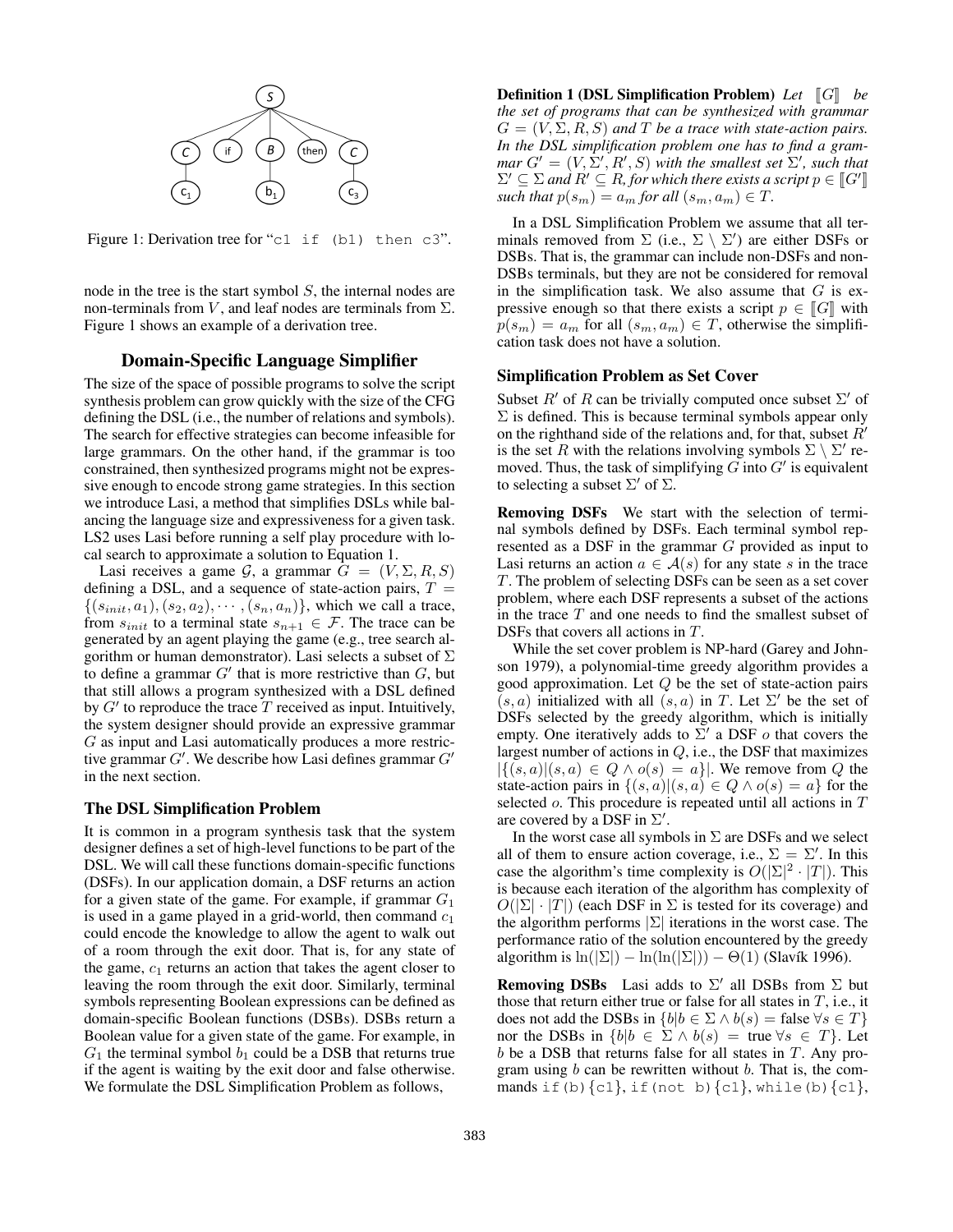while (not b)  $\{c1\}$ , and var  $\leftarrow$  b can be replaced by  $\epsilon$ , c1,  $\epsilon$ , while(True){c1}, and var  $\leftarrow$  false, respectively, where  $\epsilon$  is an empty string. Similarly, all programs using DSBs that always return true can be replaced by equivalent programs that do not use the DSBs. The DSL only needs DSBs  $b$  for which  $b(s)$  returns true for some states and false for other states in the trace  $T$  to be able to synthesize a program that reproduces T. Lasi runs in  $O(|\Sigma| \cdot |T|)$  for removing DSBs because each terminal in  $\Sigma$  might be a DSB that needs to be verified against all states in T.

## Synthesizing Scripts with Self Play

Once Lasi simplifies the DSL, LS2 uses the self play procedure described in Algorithm 1 to synthesize a script for game  $G$ . Algorithm 1 starts by generating a random script from the DSL  $D$  (see line 1). This is achieved by starting from the D's initial symbol and selecting rules uniformly at random to be applied to non-terminal symbols; a script is returned once it contains no non-terminal symbols.

Algorithm 1 iteratively improves the initial random solution  $p$  with a local search algorithm. The local search receives the game  $G$ , the DSL D, and current script  $p$ , and returns an approximated best response for p, denoted as  $p_{BR}$ . The script  $p_{BR}$  is then attributed to p if  $p_{BR}$  defeats p. In the context of  $\mu$ RTS, to ensure fairness, p and  $p_{BR}$  play two matches, one with  $p$  as player 1 and another with  $p_{BR}$  as player 1. We consider that  $p_{BR}$  defeats p if it either wins both matches or if it wins one match and draws the other. In the next iteration, the local search will approximate a best response to the current's iteration best response.

In our implementation of Algorithm 1 we use a local search algorithm that creates  $m$  mutated versions of the script  $p$  provided as input and generates  $i$  other scripts at random. All  $m + i$  newly generated scripts are evaluated with two matches against  $p$ , where we vary which script assumes the role of player 1 for fairness; the best performing script is returned as an approximated best response to  $p$ . The best performing script is determined by a score function that attributes the value of 1 to a victory, 0 to a loss, and 0.5 to a draw; we break ties at random. A script  $p$  is mutated by randomly selecting a node representing a non-terminal symbol in the derivation tree representing  $p$  and replacing the sub-tree rooted at the selected node by a sub-tree randomly generated according to the rules of the CFG describing the DSL. For example, if node  $B$  in the tree shown in Figure 1 is selected for mutation, then the sub-tree  $b_1$  would be replaced by another sub-tree  $(b_1, b_2, \text{or } b_3 \text{ in our example})$ . If the root of the tree is selected, then the entire tree is replaced.

#### Empirical Methodology

We evaluate LS2's scripts in  $\mu$ RTS (Ontañón 2017) by comparing them with tree search algorithms and scripts written by programmers. We are primarily interested in evaluating the effect of Lasi in LS2 and in comparing the scripts written by professional designers with those LS2 synthesizes. We present a quantitative evaluation of all approaches in terms of strength of play, and a qualitative evaluation of the interpretability of the synthesized scripts. Our implementation of

## Algorithm 1 Self play with local search

**Require:** Game  $\mathcal{G}$ , DSL  $D$ , number of steps  $n$ . **Ensure:** Script  $p$  for playing the game  $\mathcal{G}$ .

1:  $p \leftarrow$ random-script $(D)$ 

2: for  $k = 1$  to n do

- 3:  $p_{BR} \leftarrow \text{local-search}(\mathcal{G}, D, p)$ <br>4: **if**  $p_{BR}$  defeats p in G **then**
- 4: **if**  $p_{BR}$  defeats p in G **then**<br>5:  $p \leftarrow p_{BR}$
- $p \leftarrow p_{BR}$
- 6: return  $p$

LS2 is available online.<sup>1</sup>

#### Problem Domain: µRTS

We chose to use  $\mu$ RTS in our experiments because it has an active research community with competitions being organized (Ontañón et al. 2018), with all competing algorithms available in a single codebase.<sup>2</sup> Moreover, in 2017 a script won two tracks of the  $\mu$ RTS competition, cf. Table 1 of (Ontañón et al. 2018), demonstrating that scripts can outperform other approaches for this type of game. Finally,  $\mu$ RTS can offer a diverse set of challenges because the agents can be easily evaluated on different maps of the game.

Most  $\mu$ RTS matches start with each player controlling a set of units known as workers on a gridded map. Workers can be used to collect resources, build structures, and battle the opponent. In some of the maps, players also start with a structure called base, which is used to train workers and store resources. In addition to the base, workers can build a barracks, which can be used to train the following units: light, ranged, and heavy. Units differ in how much damage they can take before being removed from the game, how much damage they can inflict to other units, and how close they need to be from an opponent unit to be able to attack it. A player wins a match if they are able to remove all the other player's units from the game. Every algorithm is allowed 100 milliseconds for planning before deciding the units actions. We call a unit everything that can issue an action, including bases and barracks.

We used four  $\mu$ RTS maps in our evaluations, with a map of size  $18 \times 8$  being novel. This map contains no worker units neither resources to be harvested, and has three heavy, four ranged units, and a base. The ranged units are initially placed in front of the heavy units and closer to the opponent units, which we hypothesized to be suboptimal as the ranged units are able to inflict damage to enemy units from far, but they are weaker than heavy units and can be quickly eliminated from the game. We expected to see strategies in which ranged and heavy units switch positions so that the latter protect the former. In the second map, of size  $8 \times 8$ , each player starts with a base and one worker. The third map is a map of size  $9 \times 8$  where players start with a base, a worker, and the resources are placed as a wall separating the players. The fourth map, of size  $24 \times 24$ , is divided in the middle by a wall, and players start with two bases and four

<sup>1</sup> https://github.com/julianmarino/LS2

<sup>2</sup> https://github.com/santiontanon/microrts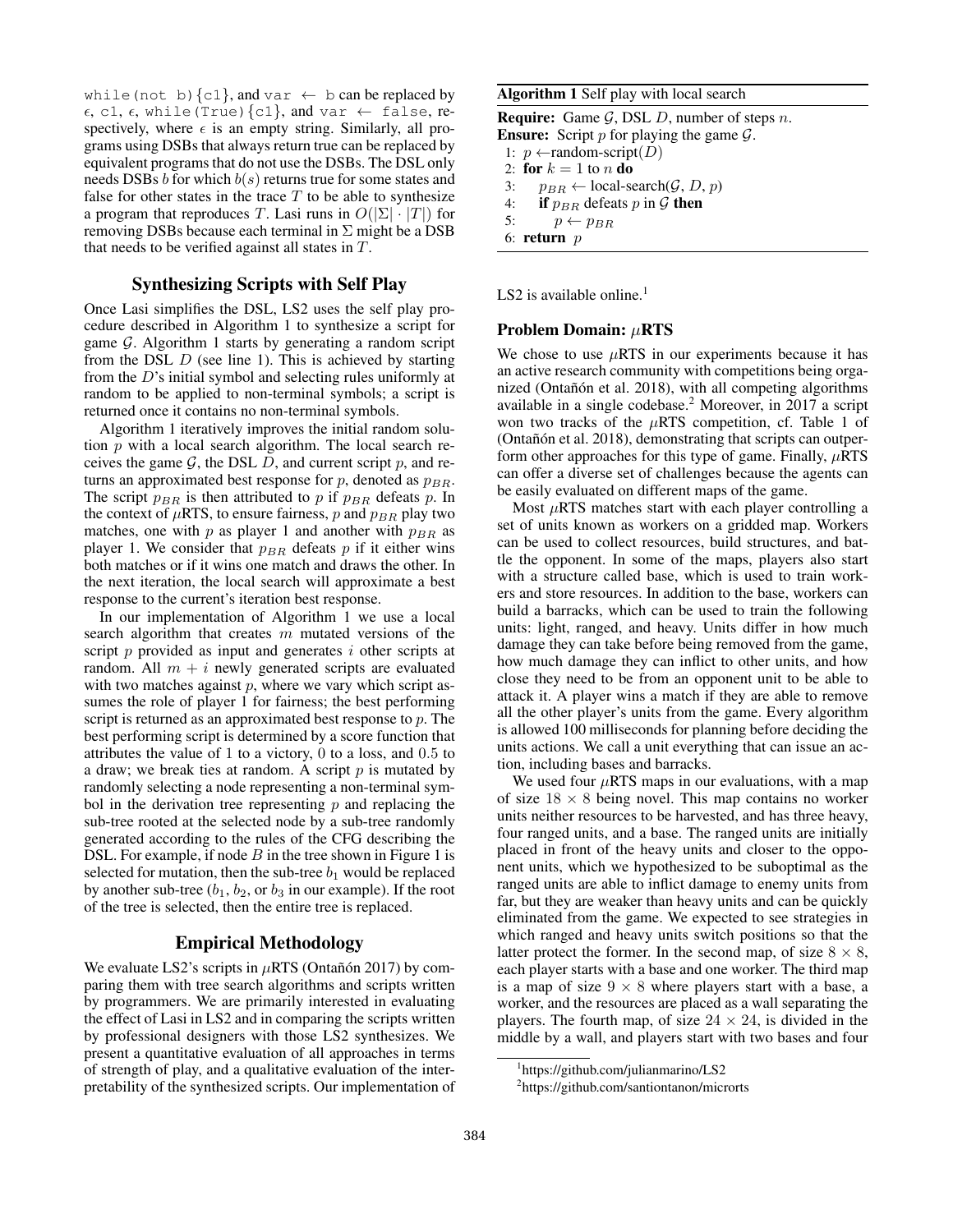workers, one base placed on each side of the map. The maps  $8 \times 8$ ,  $9 \times 8$ , and  $24 \times 24$  were used in  $\mu$ RTS competitions.

## Generating Trace for Simplifying the DSL

In our experiments we use A3N (Moraes et al. 2018) to generate Lasi's required demonstration trace by having it play a match with itself. We chose A3N because Moraes et al. showed that it performs well in a variety of maps. We could have also used other search algorithms such as Naive Guided Sample (GNS) (Yang and Ontanón 2019) or human demonstrations to produce the trace.

A3N requires a set of scripts as input and, for a subset of the units controlled by the player (known as restricted units), it considers only the actions returned by the scripts; all other actions are disregarded during search. A3N accounts for all legal actions of the remaining units (known as unrestricted units). A3N uses a policy to decide which units are unrestricted in each state of the game. Since we would like to explore the action space, we use a policy that randomly chooses three unrestricted units in each state. The size of the unrestricted set was chosen empirically in preliminary experiments.

Since A3N is being used in the context of script synthesis, we do not provide expert-designed scripts as input to A3N, as is described in its original paper (Moraes et al. 2018). Instead, we generate a random script that obeys our DSL and provide it as input to A3N. This randomly synthesized script defines the action of the restricted units. Naturally, the quality of the actions returned by A3N depends on the quality of the set of scripts provided as input and the use of a randomly synthesized script reduces its strength of play. We compensate for this reduction in quality by allowing A3N more planning time. Instead of 100 ms, we allow A3N 500 ms of planning time in the self play match that generates T.

## Competing Agents

We use the following search algorithms: Portfolio Greedy Search (PGS) (Churchill and Buro 2013), Stratified Strategy Selection (SSS) (Lelis 2017), the MCTS version of Puppet Search (PS) (Barriga, Stanescu, and Buro 2017b), Strategy Tactics (STT) (Barriga, Stanescu, and Buro 2017a), NaïveMCTS (NS) (Ontañón 2017), A3N (Moraes et al. 2018), and Naive Guided Sample (GNS) (Yang and On $tan \acute{o}n$  2019). We also use the scripts Worker Rush (WR), Light Rush (LR), Heavy Rush (HR), and Ranged Rush (RR) (Stanescu et al. 2016). These scripts train one worker to collect resources and then continuously train one type of unit that is sent to battle to opponent. WR, LR, HR, and RR train workers, light, heavy, and ranged units, respectively. Although simple, these scripts were shown to perform well in a wide range of maps. We also experiment with a baseline of LS2, denoted as LS, that does not employ Lasi. That is, LS uses the self play algorithm with local search to synthesize a script while using the original DSL provided as input.

## $\mu$ Language: a Domain-Specific Language for  $\mu$ RTS

We have developed a DSL for  $\mu$ RTS, which we name  $\mu$ Language, to allow for the development of scripts in  $\mu$ RTS. Both users in our study and synthesizers use the same DSL. The CFG below summarizes the  $\mu$ Language.

$$
S_1 \rightarrow C S_1 | S_2 S_1 | S_3 S_1 | \epsilon
$$
  
\n
$$
S_2 \rightarrow \text{if}(B) \text{ then } \{C\} | \text{if}(B) \text{ then } \{C\} \text{ else } \{C\}
$$
  
\n
$$
S_3 \rightarrow \text{for (each unit } u) \{S_4\}
$$
  
\n
$$
S_4 \rightarrow C S_4 | S_2 S_4 | \epsilon
$$
  
\n
$$
B \rightarrow b_1 | b_2 | \cdots | b_m
$$
  
\n
$$
C \rightarrow c_1 C | c_2 C | \cdots | c_n C | c_1 | c_2 | \cdots | c_n | \epsilon
$$

 $S_1$  is the initial symbol,  $\epsilon$  is an empty string, and symbols  $c_1, c_2, \dots, c_n$  are DSFs and  $b_1, b_2, \dots, b_n$  are DSBs.  $\mu$ Language does not allow nested conditionals and nested loops, but it allows programs with if-clauses inside and outside for-loops and infinitely large sequences of DSFs.

### Scripts Written by Programmers

We have enlisted four professional programmers, who are not involved in this research, to write one script for each of the four maps used in our experiments. All programmers used the same DSL we provide as input to LS2, so both system and programmers had access to the same space of programs. The experiment was carried out online, advertised by email, with the participation being anonymous. Each participant watched a 10-minute video explaining the rules of  $\mu$ RTS and showing a few examples of  $\mu$ Language, and also had access to a manual describing each DSF and DSB implemented in the  $\mu$ Language. The participants were allowed as much time as they wanted to develop their scripts. After the participants developed the four scripts they answered a questionnaire. Our study had 3 males and 1 female participants, with an average age of 26.5 years. The average years of programming experience was 5.5 years. All participants had taken at least one course on artificial intelligence and three participants had played an RTS game at least one time, the average minutes spent to write all four scripts was 66.25 minutes. We will refer to the scripts written by the programmers as  $P_1$ ,  $P_2$ ,  $P_3$ , and  $P_4$  in our table of results.

# Empirical Results

#### Evaluation of Strength of Play

Our experiment consists in performing ten independent runs of LS and LS2 for each map. We use  $n = 400$  for Algorithm 1, and  $m = 70$  and  $i = 20$  for our local search algorithm. Each run takes approximately 30 minutes for maps of sizes  $18 \times 8$ ,  $8 \times 8$ , and  $9 \times 8$ , and 7 hours for the  $24 \times 24$  map. We use one machine with 56 cores for our experiments.

We determine the script returned by LS and LS2 by performing a round-robin tournament among the scripts returned in each run of LS and LS2. The purpose of the tournament is to select the best solution encountered by LS and LS2 in the ten independent runs. In our round-robin tournaments, each strategy plays against all the other strategies ten times, five as player 1 and five as player 2. This is to ensure fairness in  $\mu$ RTS. The time required to generate one trace with A3N is negligible compared to the time required to perform the 10 independent runs of the local search algorithm and the round-robin tournament to select the best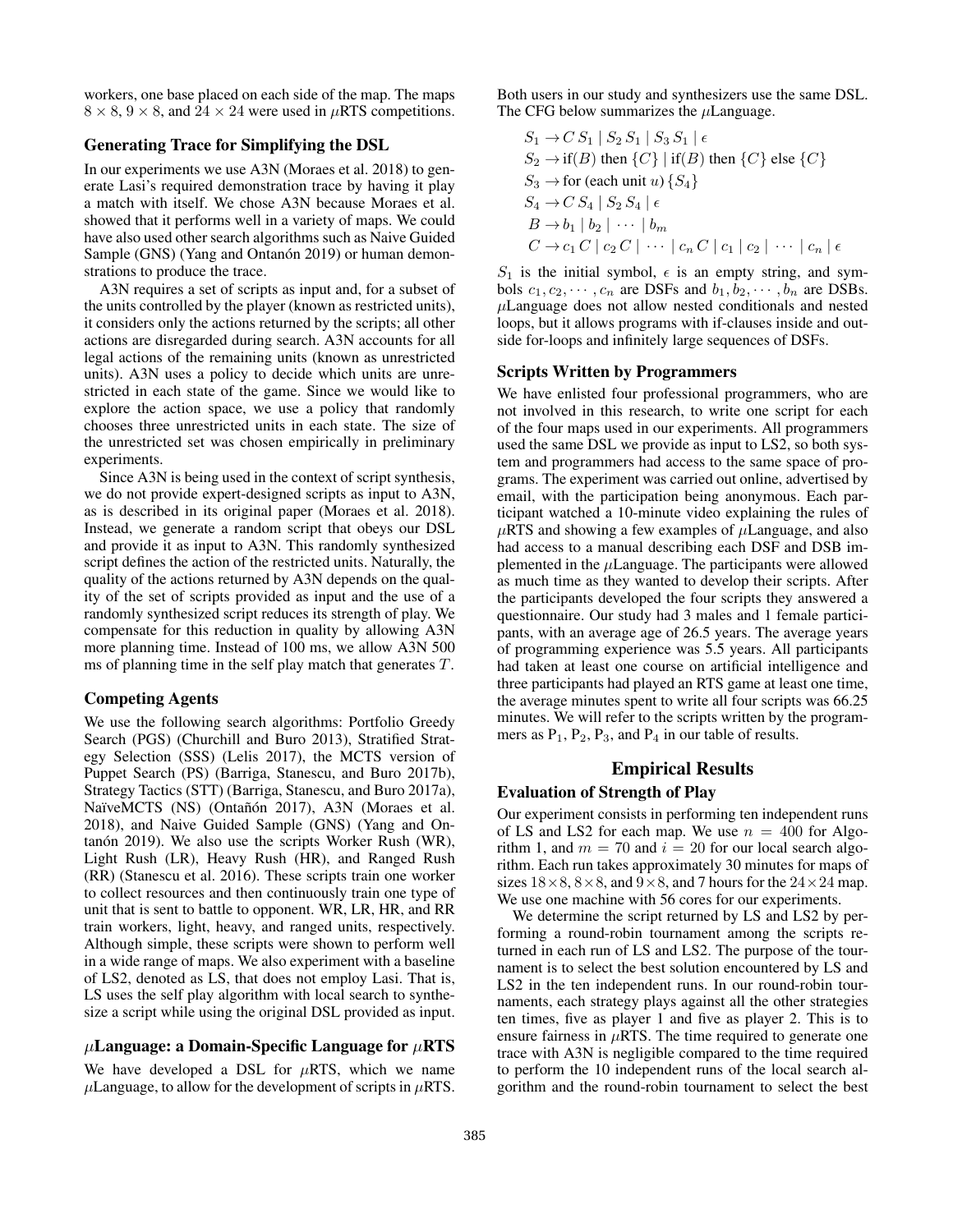|                                                                                               | Map $8 \times 8$        |                          |                          |                          |                |                    |                                 |                          |                        |                              |                |              |  |  |
|-----------------------------------------------------------------------------------------------|-------------------------|--------------------------|--------------------------|--------------------------|----------------|--------------------|---------------------------------|--------------------------|------------------------|------------------------------|----------------|--------------|--|--|
|                                                                                               |                         |                          |                          | WR GNS                   | $P_3$          | $\mathbf{P}_1$     | $P_4$                           | $\mathrm{P}_2$           | LS                     | LS <sub>2</sub>              |                | Avg          |  |  |
|                                                                                               | STT                     | 30.0                     |                          | 0.0                      | 15.0           | 55.0               | 30.0                            | 20.0                     | 35.0                   | 6.0                          |                | 54.1         |  |  |
|                                                                                               | NS<br>A3N               | 20.0<br>30.0             |                          | 30.0<br>10.0             | 40.0<br>70.0   | 20.0<br>50.0       | 10.0<br>30.0                    | 10.0<br>15.0             | 51.0<br>69.0           | 6.0<br>30.0                  |                | 56.4<br>62.8 |  |  |
|                                                                                               | WR                      |                          | $\overline{\phantom{0}}$ | 30.0                     | 100.0          | 50.0               | 50.0                            | 75.0                     | 60.0                   | 25.0                         |                | 75.6         |  |  |
|                                                                                               | <b>GNS</b>              | 70.0                     |                          | $\overline{\phantom{0}}$ | 65.0           | 60.0               | 30.0                            | 90.0                     | 67.0                   | 69.0                         |                | 81.9         |  |  |
|                                                                                               | $P_3$                   |                          | 0.0                      | 35.0                     | ÷              | 25.0               | 25.0                            | 50.0                     | 45.0                   | 11.0                         |                | 55.1         |  |  |
|                                                                                               | $P_1$                   | 50.0                     |                          | 40.0                     | 75.0           | $\frac{1}{2}$      | 50.0                            | 0.0                      | 5.0                    | 0.0                          |                | 62.2         |  |  |
|                                                                                               | $P_4$<br>P <sub>2</sub> | 50.0<br>25.0             |                          | 70.0<br>10.0             | 75.0<br>50.0   | 50.0<br>100.0      | $\overline{a}$<br>50.0          | 50.0<br>$\overline{a}$   | 65.0<br>70.0           | 20.0<br>64.0                 |                | 75.6<br>76.5 |  |  |
|                                                                                               |                         |                          |                          |                          |                |                    |                                 |                          |                        |                              |                |              |  |  |
|                                                                                               | LS<br>LS <sub>2</sub>   | 40.0<br>75.0             |                          | 33.0<br>31.0             | 55.0<br>89.0   | 95.0<br>100.0      | 35.0<br>80.0                    | 30.0<br>36.0             | $\overline{a}$<br>74.0 | 26.0<br>$\qquad \qquad \Box$ |                | 66.2<br>83.9 |  |  |
| Map $9 \times 8$                                                                              |                         |                          |                          |                          |                |                    |                                 |                          |                        |                              |                |              |  |  |
| A3N<br><b>RR</b><br>$P_4$<br>$P_1$<br>$\mathbf{P}_2$<br>LS<br>LS <sub>2</sub><br>$P_3$<br>Avg |                         |                          |                          |                          |                |                    |                                 |                          |                        |                              |                |              |  |  |
| LR                                                                                            |                         | 0.0                      |                          | 0.0                      | 100.0          | 0.0                | 0.0                             | 0.0                      | 74.0                   | 59.0                         |                | 46.1         |  |  |
| PS                                                                                            |                         | 0.0                      |                          | 0.0                      | 100.0          | 35.0               | 0.0                             | 0.0                      | 82.0                   | 73.0                         |                | 54.4         |  |  |
|                                                                                               | <b>GNS</b>              | 60.0                     |                          | 60.0                     | 85.0           | 65.0               | 20.0                            | 0.0                      | 86.0                   | 81.0                         |                | 70.4         |  |  |
| A3N                                                                                           |                         | $\overline{\phantom{0}}$ |                          | 20.0                     | 100.0          | 80.0               | 40.0                            | 10.0                     | 100.0                  | 92.0                         |                | 79.5         |  |  |
| <b>RR</b>                                                                                     |                         | 80.0                     |                          | ÷,                       | 100.0          | 75.0               | 0.0                             | 0.0                      | 100.0                  | 95.0                         |                | 80.6         |  |  |
| $P_4$                                                                                         |                         | 0.0                      |                          | 0.0                      | -              | 0.0                | 0.0                             | 0.0                      | 36.0                   | 40.0                         |                | 16.9         |  |  |
| $P_1$<br>$P_3$                                                                                |                         | 20.0<br>60.0             |                          | 25.0<br>100.0            | 100.0<br>100.0 | -<br>85.0          | 15.0<br>$\qquad \qquad -$       | 0.0<br>0.0               | 83.0<br>100.0          | 47.0<br>99.0                 |                | 62.8<br>89.0 |  |  |
| P <sub>2</sub>                                                                                |                         | 90.0                     |                          | 100.0                    | 100.0          | 100.0              | 100.0                           | $\overline{\phantom{a}}$ | 100.0                  | 100.0                        |                | 99.4         |  |  |
| LS                                                                                            |                         | 0.0                      |                          | 0.0                      | 64.0           | 17.0               | 0.0                             | 0.0                      | $\blacksquare$         | 41.0                         |                | 27.9         |  |  |
|                                                                                               | LS <sub>2</sub>         | 8.0                      |                          | 5.0                      | 60.0           | 53.0               | 1.0                             | $0.0\,$                  | 59.0                   |                              | $\blacksquare$ | 39.4         |  |  |
| Map $18 \times 8$                                                                             |                         |                          |                          |                          |                |                    |                                 |                          |                        |                              |                |              |  |  |
|                                                                                               |                         | <b>NS</b>                |                          | A3N                      | ${\bf P}_1$    | $\mathbf{P}_4$     | $P_3$                           | P <sub>2</sub>           | LS                     | LS <sub>2</sub>              |                | Avg          |  |  |
|                                                                                               | HR                      | 40.0                     |                          | 45.0                     | 50.0           | 50.0               | 0.0                             | 0.0                      | 20.0                   | 10.0                         |                | 37.8         |  |  |
|                                                                                               | PS                      | 20.0                     |                          | 35.0                     | 50.0           | 50.0               | 50.0                            | 50.0                     | 25.0                   | 20.0                         |                | 42.8         |  |  |
|                                                                                               | STT                     | 50.0                     |                          | 30.0                     | 65.0           | 45.0               | 75.0                            | 40.0                     | 49.0                   | 56.0                         |                | 52.5         |  |  |
|                                                                                               | <b>GNS</b><br>NS        | 25.0                     | $\overline{\phantom{0}}$ | 45.0<br>65.0             | 65.0<br>70.0   | 55.0<br>70.0       | 55.0<br>65.0                    | 25.0<br>65.0             | 53.0<br>68.0           | 58.0<br>70.0                 |                | 53.8<br>68.6 |  |  |
|                                                                                               | A3N                     | 35.0                     |                          | $\overline{a}$           | 75.0           | 90.0               | 85.0                            | 50.0                     | 82.0                   | 75.0                         |                | 70.4         |  |  |
|                                                                                               | $P_1$                   | 30.0                     |                          | 25.0                     | $\overline{a}$ | 50.0               | 0.0                             | 0.0                      | 20.0                   | 10.0                         |                | 34.7         |  |  |
|                                                                                               | $P_4$                   | 30.0                     |                          | 10.0                     | 50.0           |                    | 0.0                             | $0.0\,$                  | 20.0                   | 10.0                         |                | 35.6         |  |  |
|                                                                                               | $P_3$                   | 35.0                     |                          | 15.0                     | 100.0          | 100.0              | $\overline{a}$                  | 25.0                     | 80.0                   | 70.0                         |                | 71.6         |  |  |
|                                                                                               | P <sub>2</sub>          | 35.0                     |                          | 50.0                     | 100.0          | 100.0              | 75.0                            | $\overline{a}$           | 75.0                   | 65.0                         |                | 80.3         |  |  |
|                                                                                               | LS<br>LS <sub>2</sub>   | 32.0<br>30.0             |                          | 18.0<br>25.0             | 80.0<br>90.0   | 80.0<br>90.0       | 20.0<br>30.0                    | 25.0<br>35.0             | $\overline{a}$<br>90.0 | 10.0<br>$\blacksquare$       |                | 57.4<br>68.5 |  |  |
|                                                                                               |                         |                          |                          |                          |                | Map $24 \times 24$ |                                 |                          |                        |                              |                |              |  |  |
|                                                                                               |                         | WR                       |                          | <b>GNS</b>               | $\mathrm{P}_3$ |                    | $\mathbf{P}_1$ – $\mathbf{P}_2$ | $\mathbf{P}_4$           |                        | LS LS2                       |                | Avg          |  |  |
|                                                                                               | <b>STT</b>              | 50.0                     |                          | 0.0                      | 95.0           | 90.0               | 35.0                            | 20.0                     | 47.0                   | 6.0                          |                | 50.2         |  |  |
|                                                                                               | A3N                     | 15.0                     |                          | 0.0                      | 80.0           | 50.0               | 30.0                            | 35.0                     | 40.0                   | 17.0                         |                | 52.6         |  |  |
|                                                                                               | PS                      | 45.0                     |                          | 35.0                     | 80.0           | 65.0               | 50.0                            | 45.0                     | 44.0                   | 32.0                         |                | 54.8         |  |  |
|                                                                                               | WR<br>GNS               | 10.0                     | -                        | 90.0<br>-                | 0.0<br>100.0   | 100.0<br>5.0       | 100.0<br>65.0                   | 0.0<br>85.0              | 45.0<br>39.0           | 20.0<br>21.0                 |                | 69.1<br>69.4 |  |  |
|                                                                                               | $P_3$                   | 100.0                    |                          | 0.0                      | -              | 100.0              | 0.0                             | 20.0                     | 62.0                   | 50.0                         |                | 38.9         |  |  |
|                                                                                               | $P_1$                   | 0.0                      |                          | 95.0                     | 0.0            | -                  | 65.0                            | 0.0                      | 0.0                    | 0.0                          |                | 45.9         |  |  |
|                                                                                               | P <sub>2</sub>          | 0.0                      |                          | 35.0                     | 100.0          | 35.0               |                                 | 50.0<br>-                | 42.0                   | 11.0                         |                | 63.0         |  |  |
|                                                                                               | $P_4$                   | 100.0                    |                          | 15.0                     | 80.0           | 100.0              | 50.0                            |                          | 50.0<br>$\overline{a}$ | 62.0                         |                | 74.8         |  |  |
|                                                                                               | LS                      | 55.0                     |                          | 61.0                     | 38.0           | 100.0              | 58.0                            | 50.0                     | -                      | 50.0                         |                | 67.4         |  |  |
|                                                                                               | LS <sub>2</sub>         | 80.0                     |                          | 79.0                     | 50.0           | 100.0              | 89.0                            | 38.0                     | 50.0                   |                              |                | 82.6         |  |  |

Table 1: Average winning rate of the row player against the column player. The average winning rate of row players was computed considering matches played with all methods used in our experiment, and not only those shown in the table.

synthesized script. Once scripts of LS and LS2 are determined, we perform another round robin tournament with the synthesized scripts, tree search algorithms, and the scripts written by the programmers in our study.

We execute the experiment described above ten times and calculate the average winning rate considering the ten executions. The results are presented in Table 1, where each number shows the average winning rate of the row method against the column method (e.g., LS2 wins 89% of its matches against  $P_3$  on the  $8 \times 8$  map). The last column shows the average winning rate of the row methods. The table presents LS2, LS and the scripts the programmers wrote. In the interest of space, we present the best five and the best two methods among the remaining ones, in terms of average winning rate, in the rows and in the columns of the table.

LS2 achieves a much higher average winning rate than its baseline LS and wins more direct matches in all maps tested. This result shows that LS2's simplification scheme given by Lasi allows for a more focused search in the scripts space. LS2 achieves the highest average winning rate in the  $8 \times 8$ and  $24 \times 24$  maps. In the  $9 \times 8$  and  $18 \times 8$  maps, the highest average value is obtained by  $P_2$ . In the  $18 \times 8$  map, LS2 was also outperformed by  $P_3$  and by the search-based methods A3N and NS. A3N and NS can be very effective in the map  $18\times8$  because they are able to micromanage well their units.

LS2 outperforms A3N in terms of average winning rate on the  $8 \times 8$  and  $24 \times 24$  maps. This result suggests that although the synthesis process is being constrained to a region of the scripts space containing strategies similar to the ones played by A3N, the script synthesizer is able to encounter stronger strategies than the ones derived by A3N in its regular setting (i.e., the one described by Moraes et al. (2018), which was used to generate the results of Table 1).

Table 2 shows the average winning rate of the methods evaluated across all four maps. The scripts synthesized by LS2 are outperformed only by programmer  $P_2$ , and performs similarly to the tree search algorithm GNS. These results are promising as they show that it is possible to automatically synthesize programmatic strategies for playing non-trivial games that are able to defeat scripts written by programmers and tree search algorithms. The table also highlights the importance of Lasi in the synthesis process as LS obtained only a 54.7% average winning rate across all maps.

## Interpretability of Scripts

Table 3 shows the best scripts synthesized by LS2 and the best scripts written by programmers in terms of average winning rate for the  $8 \times 8$  and  $24 \times 24$  maps. The objective of this analysis is two-fold. First, we want to verify if the programmatic strategies LS2 synthesizes can be interpretable. Second, we want to perform a qualitative comparison of the LS2 scripts with those written by the programmers.

The script  $P_2$  follows an strategy similar to the WR strategy.  $P_2$  sends one worker to harvest resources (line 19) and the remaining workers are sent to attack the closest enemy unit (line 21).  $P_2$  continuously trains workers (line 20). This strategy has shown to be effective in previous  $\mu$ RTS competitions. The script LS2 synthesized for map of size  $8 \times 8$ (LS2-8x8) iterates through all units the player controls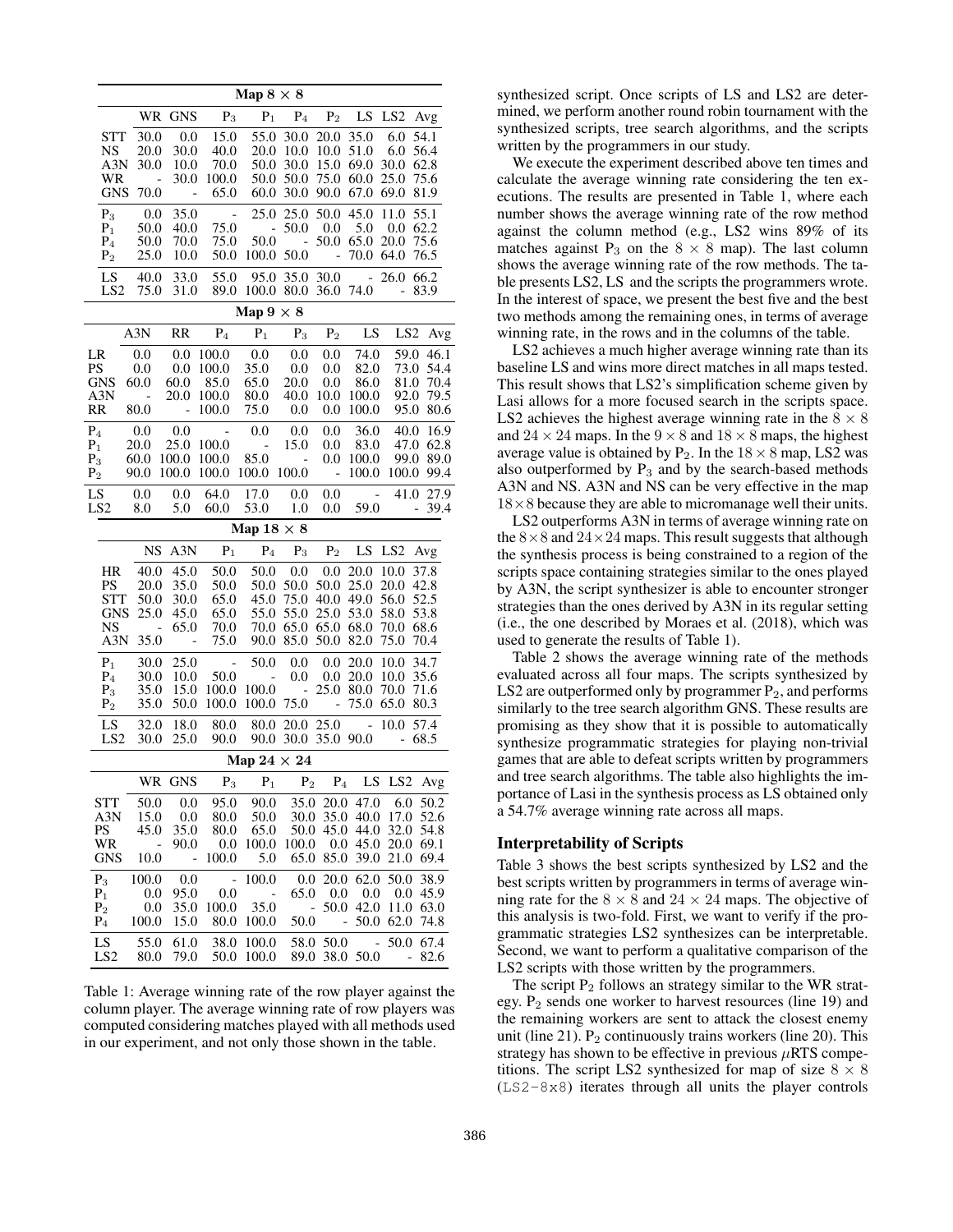| Average Winning Rate on All Maps                                                                                                                             |  |  |  |  |  |  |  |  |  |  |  |  |  |  |  |
|--------------------------------------------------------------------------------------------------------------------------------------------------------------|--|--|--|--|--|--|--|--|--|--|--|--|--|--|--|
| HR SSS PGS LR RR NS PS STT WR $P_4$ $P_1$ LS $P_3$ A3N LS2 GNS $P_2$<br>26.7 28.6 29.6 36.2 38.5 44.1 44.7 47.6 49.9 50.8 51.4 54.7 63.6 66.3 68.6 68.9 79.8 |  |  |  |  |  |  |  |  |  |  |  |  |  |  |  |

Table 2: Average winning rate across all four maps tested.

 **def** LS2-8x8() **for**(each unit u) **if**(DistanceEnemy(u, worker, 5)) attack(u, worker, closest)  $\frac{5}{6}$  **else** harvest(u) 7 train(u, worker, Right) harvest(u) 9 **def** LS2-24x24() **for**(each unit u) **if**(HaveQtdUnitsHarvesting(2)) attack(u, worker, closest) train(u, worker, right) 15 **else** harvest(u) 17 **def** P\_2-8x8() harvest(1) 20 train(worker, enemyDirection) attack(worker, closest) 22 **def** P\_4-24x24() train(worker, up) harvest(5) attack(worker, closest)

Table 3: Scripts synthesized by LS2 and the best two scripts written by the programmers for maps  $18 \times 8$  and  $24 \times 24$ .

and, if a unit  $u$  is at a distance of 5 or less from an enemy unit,  $u$  is sent to attack the closest opponent unit (lines 3– 4). If no enemy unit is nearby, the script will send workers to harvest resources (line 6). The strategy continuously train worker units (line 7). LS2's script has a seemingly unnecessary instruction in line 8 ("harvest $(u)$ "). This is because, once we reach line 8, all units will have received an action to be performed in the game. However, if we remove line 8, the winning rate of this specific LS2 script is reduced from 50% to 0% in matches against  $P_3$  (not shown in Table 1). We discovered that this extra instruction optimizes the pathfinding system of  $\mu$ RTS. That is, the pathfinding algorithm might fail to find a path for a unit because the path is momentarily blocked and the unit stays idle despite the script having issued an action for the unit. In these cases it is helpful to add an extra action for the units. In LS2's script, if worker units are unable to attack the enemy, then the units will move toward their resources, as indicated by the instruction "harvest," possibly clearing the path for the next round

of actions. This is a case where LS2 is able to synthesize a script that contains a feature that would be difficult for human programmers to discover by themselves.

For the  $24 \times 24$  map, script P<sub>4</sub> encodes a strategy that is similar to the strategy LS2 synthesized: both strategies train a large number of worker units and send them to attack. A key difference between the two scripts is the number of units used to collect resources. While  $P_4$  uses five units to collect resources (line 25), the LS2 script uses two units (lines 12 and 13). This is also a case where LS2 is able to synthesize a script that contains a feature that might be difficult for human programmers to optimize by themselves.

The scripts synthesized by LS2 can be improved too. For example, in the  $9 \times 8$  map, LS2 is able to synthesize a strategy that, similarly to  $P_2$ , trains ranged units and sends them to attack the opponent. One of the drawbacks of the LS2 strategy is that it also sends worker units to continuously build barracks, which exhaust almost all resources available to the player. The script also trains a large number of workers that clutter the region around the base, thus making it difficult for the workers themselves to move around and collect resources. The result on the map  $9 \times 8$  suggests that better search algorithms could further improve the quality of the scripts LS2 synthesizes.

#### Conclusions

In this paper we introduced LS2, a system for synthesizing scripts for RTS games. LS2 employs Lasi, an algorithm for simplifying DSLs for RTS games. Lasi uses A3N to play the game against itself to generate a game trace. Then, Lasi greedily chooses the features from the DSL that allows one to synthesize a program that reproduces the trace generated by the search algorithm. The features selected by this greedy procedure define the simplified DSL. LS2 then uses a local search algorithm with self play to search in the space of programs defined by the simplified DSL. We evaluated the scripts synthesized by LS2 on  $\mu$ RTS by comparing the synthesized scripts with tree search algorithms, scripts written by four programmers, and scripts synthesized by a baseline that does not use the DSL simplification step. Our results show that the LS2 scripts were able to outperform the scripts synthesized by the baseline by a large margin. The LS2 scripts obtained the highest winning rate on two of the four tested maps and a script written by a programmer obtained the highest winning rate on the other two maps. A qualitative analysis of the scripts showed that LS2 was able to synthesize scripts encoding strategies similar to those derived by the programmers. The qualitative analysis also showed that LS2 was able to synthesize scripts with important optimizations that would be difficult for a human to discover by themself.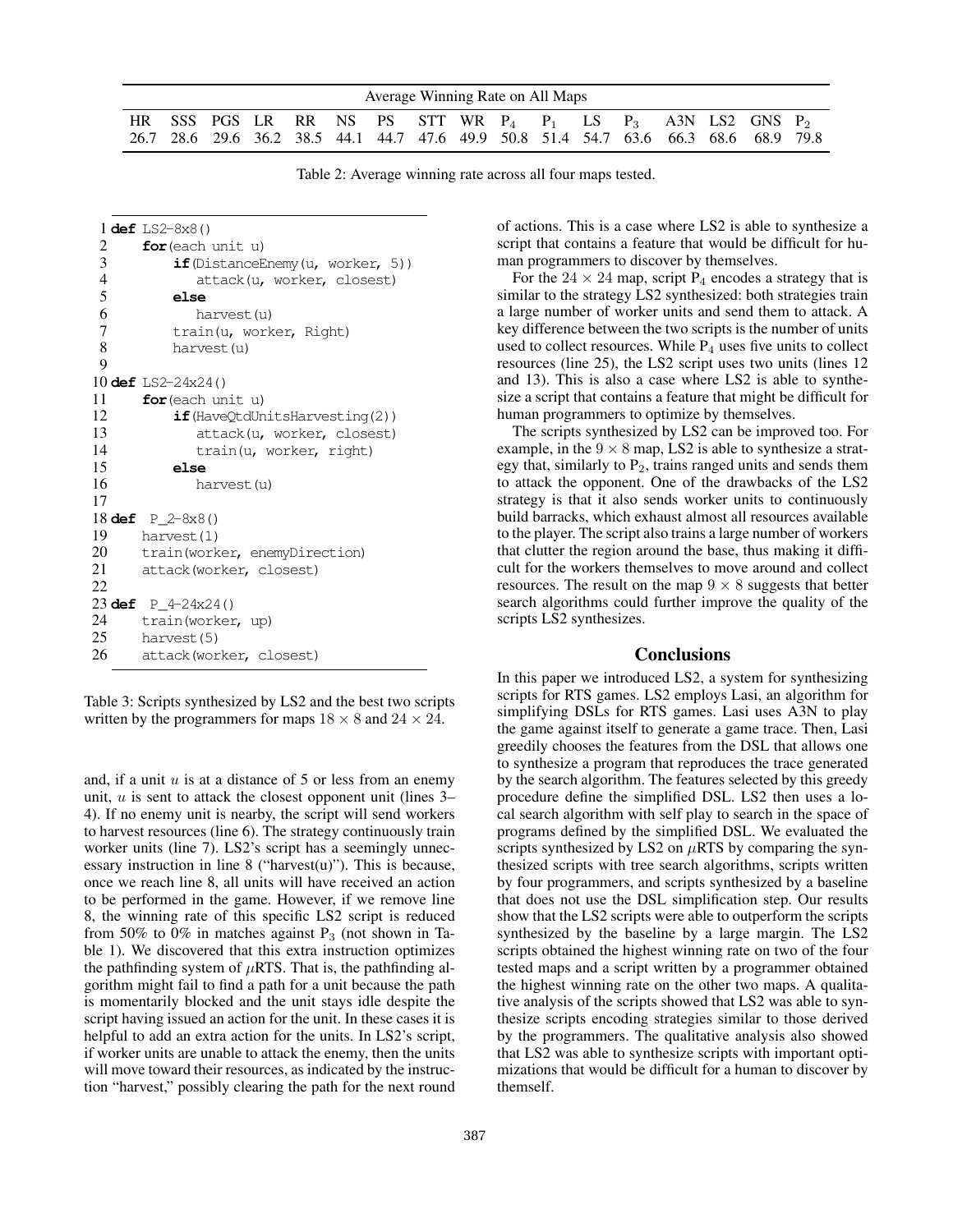## Acknowledgements

This research was partially supported by CNPq, CAPES, and Canada's CIFAR AI Chairs program. The research was carried out using the computational resources of the Center for Mathematical Sciences Applied to Industry (CeMEAI) funded by FAPESP (grant 2013/07375-0), the cluster Jupiter from Universidade Federal de Viçosa, and the clusters from the Compute Canada. We thank the anonymous reviewers and David da Silva Aleixo for great suggestions on an earlier version of this paper.

## References

Alur, R.; Bodik, R.; Juniwal, G.; Martin, M. M. K.; Raghothaman, M.; Seshia, S. A.; Singh, R.; Solar-Lezama, A.; Torlak, E.; and Udupa, A. 2013. Syntax-Guided Synthesis. In *Proceedings of the IEEE International Conference on Formal Methods in Computer-Aided Design*, 1–17.

Balog, M.; Gaunt, A. L.; Brockschmidt, M.; Nowozin, S.; and Tarlow, D. 2017. DeepCoder: Learning to Write Programs. In *Proceedings International Conference on Learning Representations*. OpenReviews.net.

Barriga, N. A.; Stanescu, M.; and Buro, M. 2017a. Combining Strategic Learning and Tactical Search in Real-Time Strategy Games. *Thirteenth Annual AAAI Conference on Artificial Intelligence and Interactive Digital Entertainment* .

Barriga, N. A.; Stanescu, M.; and Buro, M. 2017b. Game Tree Search Based on Non-Deterministic Action Scripts in Real-Time Strategy Games. *IEEE Transactions on Computational Intelligence and AI in Games* .

Bastani, O.; Pu, Y.; and Solar-Lezama, A. 2018. Verifiable Reinforcement Learning via Policy Extraction. In *Advances in Neural Information Processing Systems*, 2499–2509.

Benbassat, A.; and Sipper, M. 2011. Evolving board-game players with genetic programming. In *Genetic and Evolutionary Computation Conference*, 739–742.

Benbassat, A.; and Sipper, M. 2012. Evolving both search and strategy for Reversi players using genetic programming. In *IEEE Conference on Computational Intelligence and Games*, 47–54.

Butler, E.; Torlak, E.; and Popović, Z. 2017. Synthesizing interpretable strategies for solving puzzle games. In *Proceedings of the 12th International Conference on the Foundations of Digital Games*, 1–10.

Canaan, R.; Shen, H.; Torrado, R.; Togelius, J.; Nealen, A.; and Menzel, S. 2018. Evolving agents for the hanabi 2018 cig competition. In *2018 IEEE Conference on Computational Intelligence and Games*, 1–8. IEEE.

Churchill, D.; and Buro, M. 2013. Portfolio greedy search and simulation for large-scale combat in StarCraft. In *Proceedings of the Conference on Computational Intelligence in Games*, 1–8. IEEE.

De Freitas, J. M.; de Souza, F. R.; and Bernardino, H. S. 2018. Evolving Controllers for Mario AI Using Grammarbased Genetic Programming. In *2018 IEEE Congress on Evolutionary Computation (CEC)*, 1–8. IEEE.

Garey, M. R.; and Johnson, D. S. 1979. *Computers and Intractability: A Guide to the Theory of NP-Completeness*. W. H. Freeman.

Gulwani, S.; Polozov, O.; and Singh, R. 2017. Program Synthesis. *Foundations and Trends in Programming Languages* 4(1-2): 1–119. ISSN 2325-1107. doi:10.1561/2500000010.

Jha, S.; Gulwani, S.; Seshia, S. A.; and Tiwari, A. 2010. Oracle-Guided Component-Based Program Synthesis. In *Proceedings of the ACM/IEEE International Conference on Software Engineering*, 215–224.

Koza, J. R. 1992. *Genetic Programming: On the Programming of Computers by Means of Natural Selection*. Cambridge, MA: MIT Press.

Lelis, L. H. S. 2017. Stratified Strategy Selection for Unit Control in Real-Time Strategy Games. In *International Joint Conference on Artificial Intelligence*, 3735–3741.

Liang, P.; Jordan, M. I.; and Klein, D. 2010. Learning Programs: A Hierarchical Bayesian Approach. In *Proceedings of the International Conference on Machine Learning*, 639– 646. Omnipress.

Menon, A.; Tamuz, O.; Gulwani, S.; Lampson, B.; and Kalai, A. 2013. A Machine Learning Framework for Programming by Example. In *Proceedings of the International Conference on Machine Learning*, 187–195. PMLR.

Moraes, R. O.; Mariño, J. R. H.; Lelis, L. H. S.; and Nascimento, M. A. 2018. Action Abstractions for Combinatorial Multi-Armed Bandit Tree Search. In *Proceedings of the AAAI Conference on Artificial Intelligence and Interactive Digital Entertainment*, 74–80. AAAI.

Murali, V.; Chaudhuri, S.; and Jermaine, C. 2017. Bayesian Sketch Learning for Program Synthesis. In *Proceedings International Conference on Learning Representations*. Open-Reviews.net.

Ontañón, S. 2017. Combinatorial Multi-armed Bandits for Real-Time Strategy Games. *Journal of Artificial Intelligence Research* 58: 665–702.

Ontañón, S.; Barriga, N. A.; Silva, C. R.; Moraes, R. O.; and Lelis, L. H. 2018. The First MicroRTS Artificial Intelligence Competition. *AI Magazine* 39(1).

Silver, D.; Hubert, T.; Schrittwieser, J.; Antonoglou, I.; Lai, M.; Guez, A.; Lanctot, M.; Sifre, L.; Kumaran, D.; Graepel, T.; Lillicrap, T.; Simonyan, K.; and Hassabis, D. 2018. A general reinforcement learning algorithm that masters chess, shogi, and Go through self-play. *Science* 362(6419): 1140– 1144. ISSN 0036-8075. doi:10.1126/science.aar6404.

Slavík, P. 1996. A tight analysis of the greedy algorithm for set cover. In *Proceedings of the twenty-eighth annual ACM symposium on Theory of Computing*, 435?441.

Spronck, P.; Sprinkhuizen-Kuyper, I.; and Postma, E. 2004. Online adaptation of game opponent AI with dynamic scripting. *International Journal of Intelligent Games and Simulation* 3(1): 45–53.